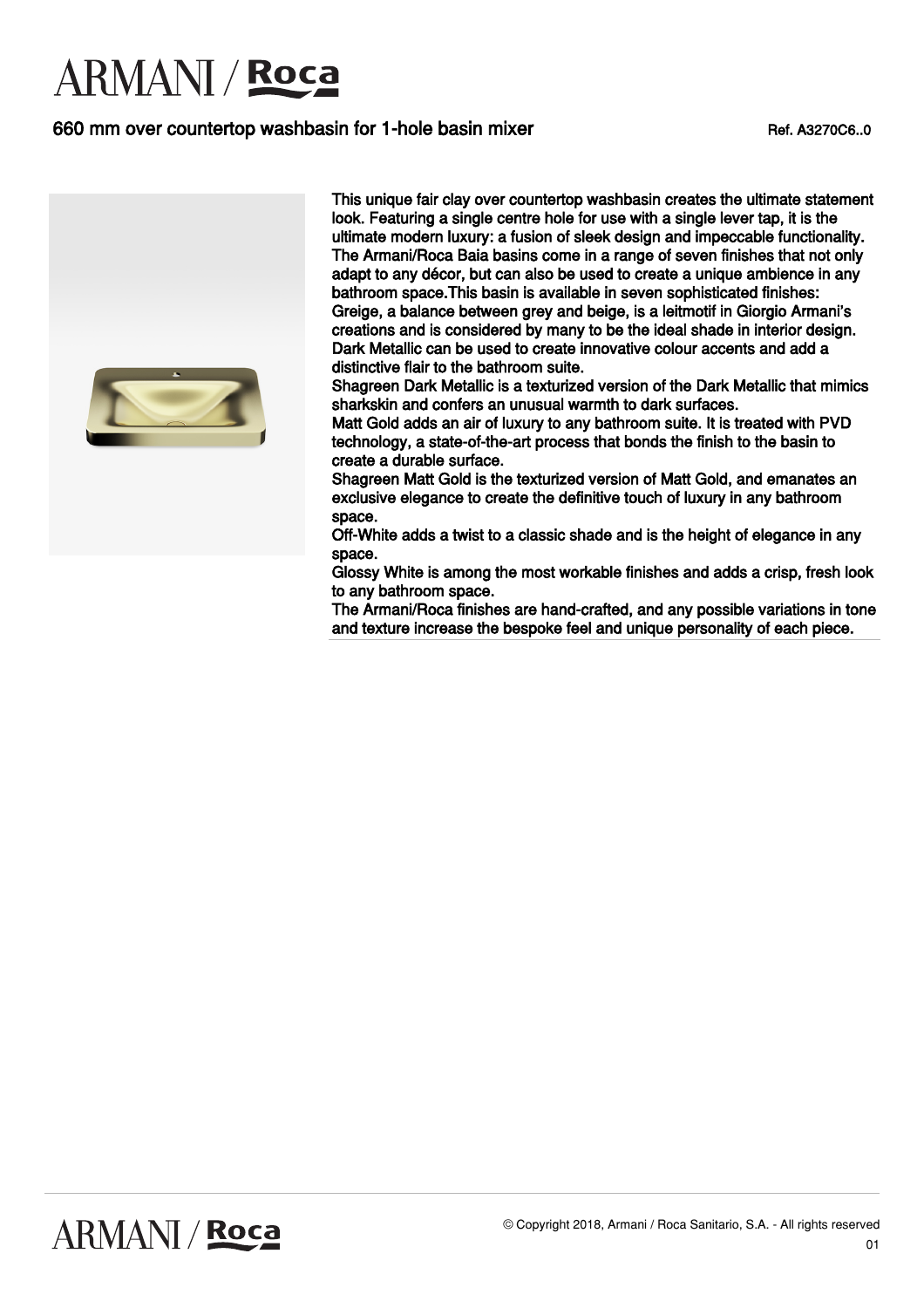### 660 mm over countertop washbasin for 1-hole basin mixer example and the Ref. A3270C6..0

Bowl depth (mm): 210 Bowl length (mm): 470 Bowl position: Central Bowl width (mm): 660 Fixing kit: Not included Installation type: Bowl / Overcountertop Material: Vitreous china Overflow type: Clou Plug and Waste: Not included Shape: Square Shelf position: On both sides Taphole configuration: 1 Taphole in the middle Trap: Not included Washbasin capacity (I): 2.5 Waste: Not included Weight (kg): 14.6

#### Colours and Finishes

How to obtain the reference number Replace the ".." with the desired finish code from the list below



#### **Dimensions**

Length: 660 mm. Width: 470 mm. Height: 60 mm.

#### Compatible with

A857218... 1800 mm wall-hung furniture for 2 over countertop washbasins and deckmounted basin mixers A857219... 1550 mm wall-hung furniture for 2 over countertop washbasins and deckmounted basin mixers A857220... 1200 mm wall-hung furniture for over countertop washbasins and deckmounted basin mixers A857221... 1000 mm wall-hung furniture for over countertop washbasins and deckmounted basin mixers

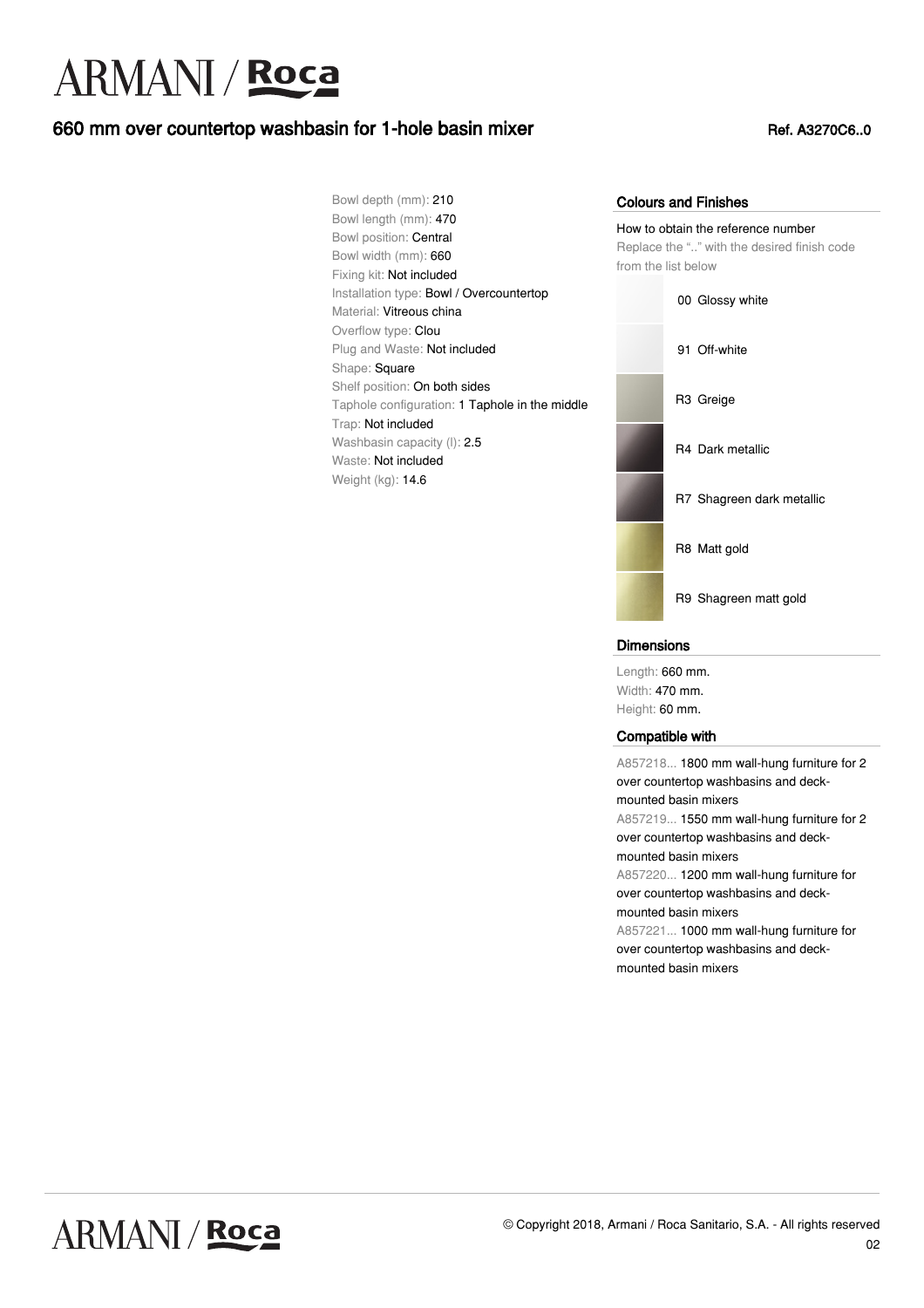

### 660 mm over countertop washbasin for 1-hole basin mixer Ref. A3270C6..0

### Technical drawings

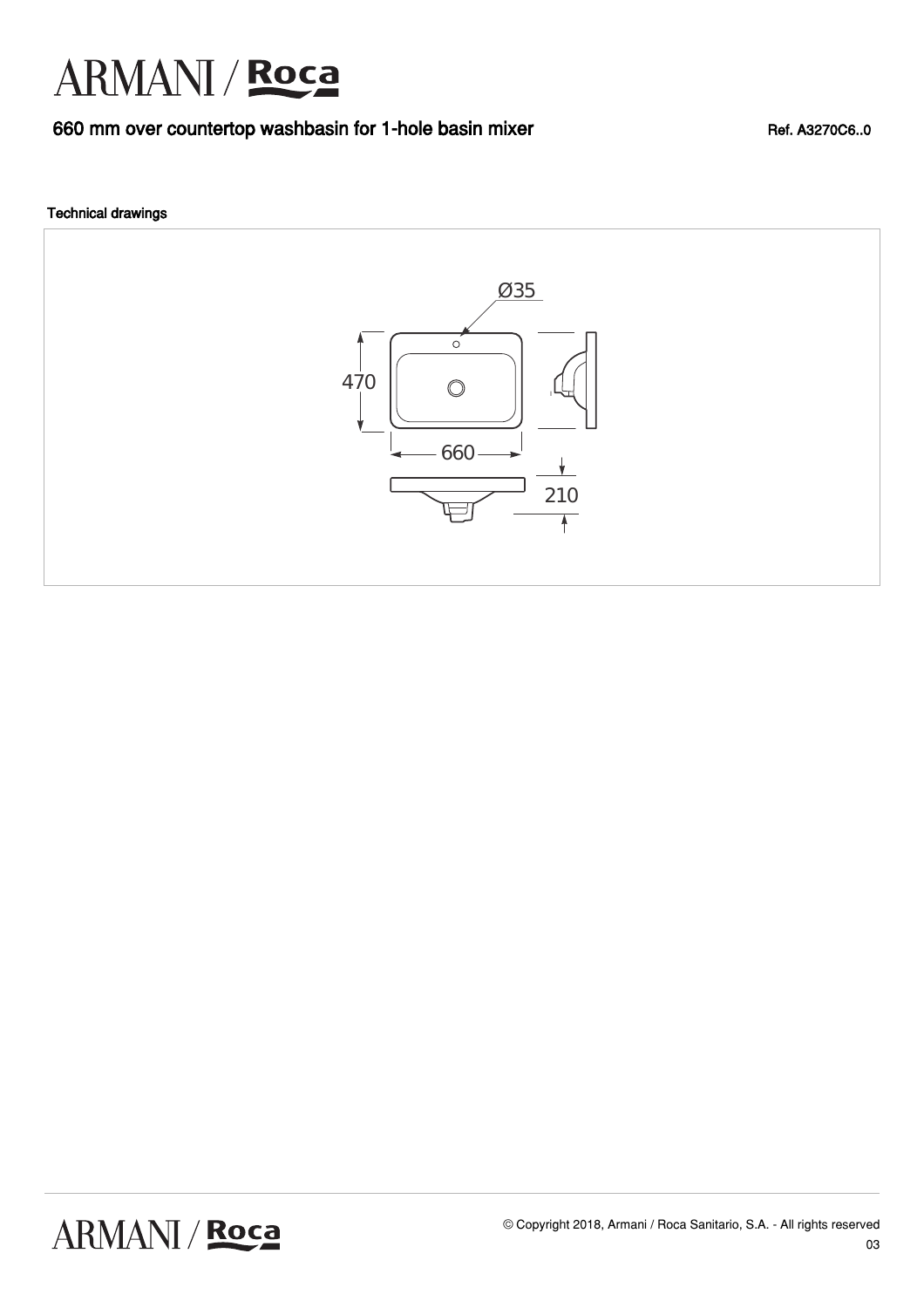## 660 mm over countertop washbasin for 1-hole basin mixer **Ref. A3270C6.0** Ref. A3270C6.0